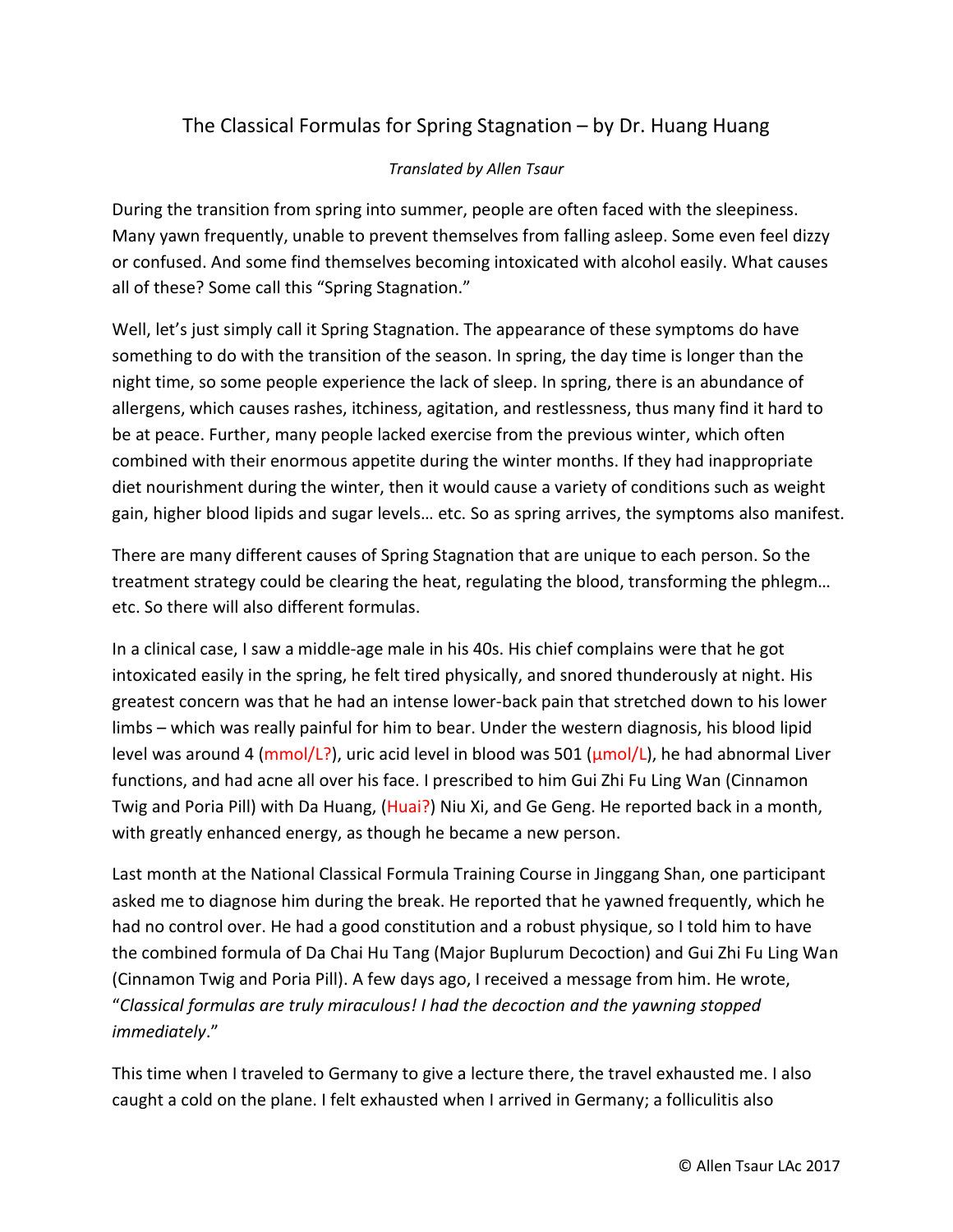appeared on the back of my neck. I was lucky to have with me the granule of Ge Gen Tang (Kudzu Decoction) and Gui Zhi Fu Ling Wan (Cinnamon Twig and Poria Pill). I combined the two granules and consumed it in the evening. I broke out a sweat at the middle of the night, and I immediately felt more relaxed. The next day I had the stamina to give the lecture.

From here we can see that Da Chai Hu Tang (Major Buplurum Decoction), Gui Zhi Fu Ling Wan (Cinnamon Twig and Poria Pill), and Ge Gen Tang (Kudzu Decoction) all have the effect of stimulating the energy level and relieving the stagnation.

There is also specific type of people who are especially prone to Spring Stagnation – the artistic adolescents who have vigorous Qi and Blood. As the flowers blossom, their spring-mood (sexual arousal) thrives, and they day-dream and fantasize. At night, they have frequent springdreams (sexual dreams), they sleep way past the sunrise, and they don't feel peaceful at night. This will also make them feel exhausted. For this type of Spring Stagnation, I usually think of formulas such as Wen Dan Tang (Warm the GB Decoction), Zhi Zi Hou Po Tang (Gardenia and Magnolia Bark Decotion), Ban Xia Hou Po Tang (Pinellia and Magnolia Bark Decoction), Si Ni San (Frigid Extremity Powder)… etc, that transform phlegm, relieve agitation, regulate Qi, resolve suppression, settles the mind… etc.

This type of pattern, the senior practitioners from my hometown call it "Qi-Fire pattern." This is the manifestation of stagnant Qi turning into fire. Based on their experience, in clinic I like to combine Ban Xia Hou Po Tang (Pinellia and Magnolia Bark Decoction) and Zhi Zi Hou Po Tang (Gardenia and Magnolia Bark Decotion), with the addition of Huang Qin and Lian Qiao to clear the heat within the chest. I call this Ba Wei Chu Fan Tang (8-Flavor to Relieve the Agitation Decoction: *Zhi Zi 15, Huang Qin 15, Lian Qiao 15, Zhi Ke 15, Ban Xia 15, Fu Ling 15, Hou Po 15, and Su Geng 15*). If the patient also has a red, greasy face, with headache and dizziness, then I further add in herbs such as Da Huang and Huang Lian. When the fire is cleared, then the patient will naturally feel clear and refreshed.

For a very long time, exhaustion and lethargy have been believed to be caused by Qi Deficiency, KI Deficiency, SP Deficiency, or even the HT Blood Deficiency… So the treatment formulas would be filled with herbs like Dang Shen, Huang Qi, Shu Di Huang, and Bai Zhu. Some patients even blindly consume herbs like Ren Shen, Dong Chong Xia Cao, Lu Rong… etc, in order to tonify themselves. This trend of "nourishing and tonification" began during the Jin and Yuan dynasties (1115-1368 AD), and thrived during the Ming and Qin dynasties (1368-1912 AD). Today, this trend has become even more extreme. If we trace back to the root, the ancients treated illness with only three major strategies: promoting sweat, causing vomit, and purging through bowel and urine. Once the evil pathogen is removed from the body, then the person's Qi will return to balance by nature. Why does one need any herb for tonification or nourishment?